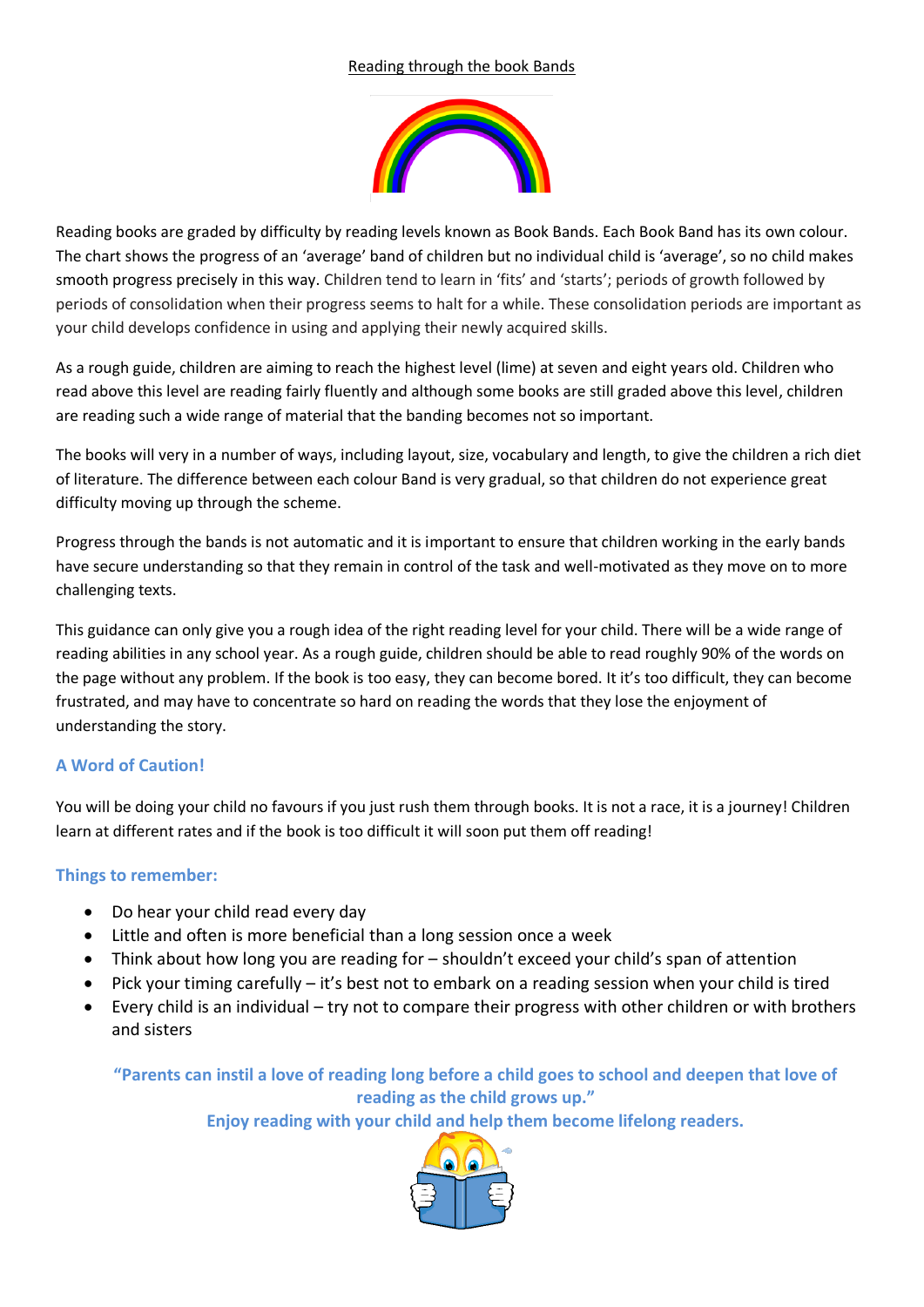

| Lilac level            | Wordless books that tell a story through pictures alone<br>$\bullet$                                  |
|------------------------|-------------------------------------------------------------------------------------------------------|
| <b>Pink Level</b>      | Very first level of reading books which have words. The number of words increases<br>$\bullet$        |
|                        | slightly as you work your way through the reading level                                               |
| <b>Red Level</b>       | Consolidates learning from previous levels<br>$\bullet$                                               |
| <b>Yellow level</b>    | Non-fiction titles at this level build on children's interests and encourage discussion<br>$\bullet$  |
| <b>Blue level</b>      | Slight increase in the number of words and some variation in sentence beginnings<br>$\bullet$         |
| <b>Green Level</b>     | Number of words increase again. Stories have a wider variety of characters and events<br>$\bullet$    |
|                        | which develop over a number of pages                                                                  |
| <b>Orange level</b>    | The page count increase to challenge and encourage reading stamina<br>$\bullet$                       |
| <b>Turquoise level</b> | An increasing range of adjectives and more descriptive verbs to replace 'said'<br>٠                   |
| <b>Purple level</b>    | Increased proportion of longer sentences with more challenging vocabulary<br>$\bullet$                |
| <b>Gold level</b>      | Include more sophisticated and challenging vocabulary including word play and<br>$\bullet$            |
|                        | figurative language                                                                                   |
| White level            | More sophisticated use of narrative voice. Longer sentences separated by commas to<br>$\bullet$       |
|                        | encourage developing intonation                                                                       |
| Lime level             | Widening range of writing styles<br>$\bullet$                                                         |
| <b>Copper level</b>    | Your child will probably be enjoying silent reading rather than reading aloud. Encourage<br>$\bullet$ |
|                        | conversations about the story                                                                         |
| <b>Topaz</b>           | More sophisticated word play. Understand a story can be told through dialogue and<br>$\bullet$        |
|                        | action ('show' instead of 'tell')                                                                     |
| <b>Ruby</b>            | Children can interpret more sophisticated word play and understand a range of<br>$\bullet$            |
|                        | narrative styles                                                                                      |
| Emerald                | They will be able to gather information from more than one place in the text and use<br>$\bullet$     |
|                        | inference based on what is being shown rather than being told.                                        |
| Sapphire               | Recognising how layers of meaning build in a story and able to discuss how the author<br>$\bullet$    |
|                        | has achieved certain effects                                                                          |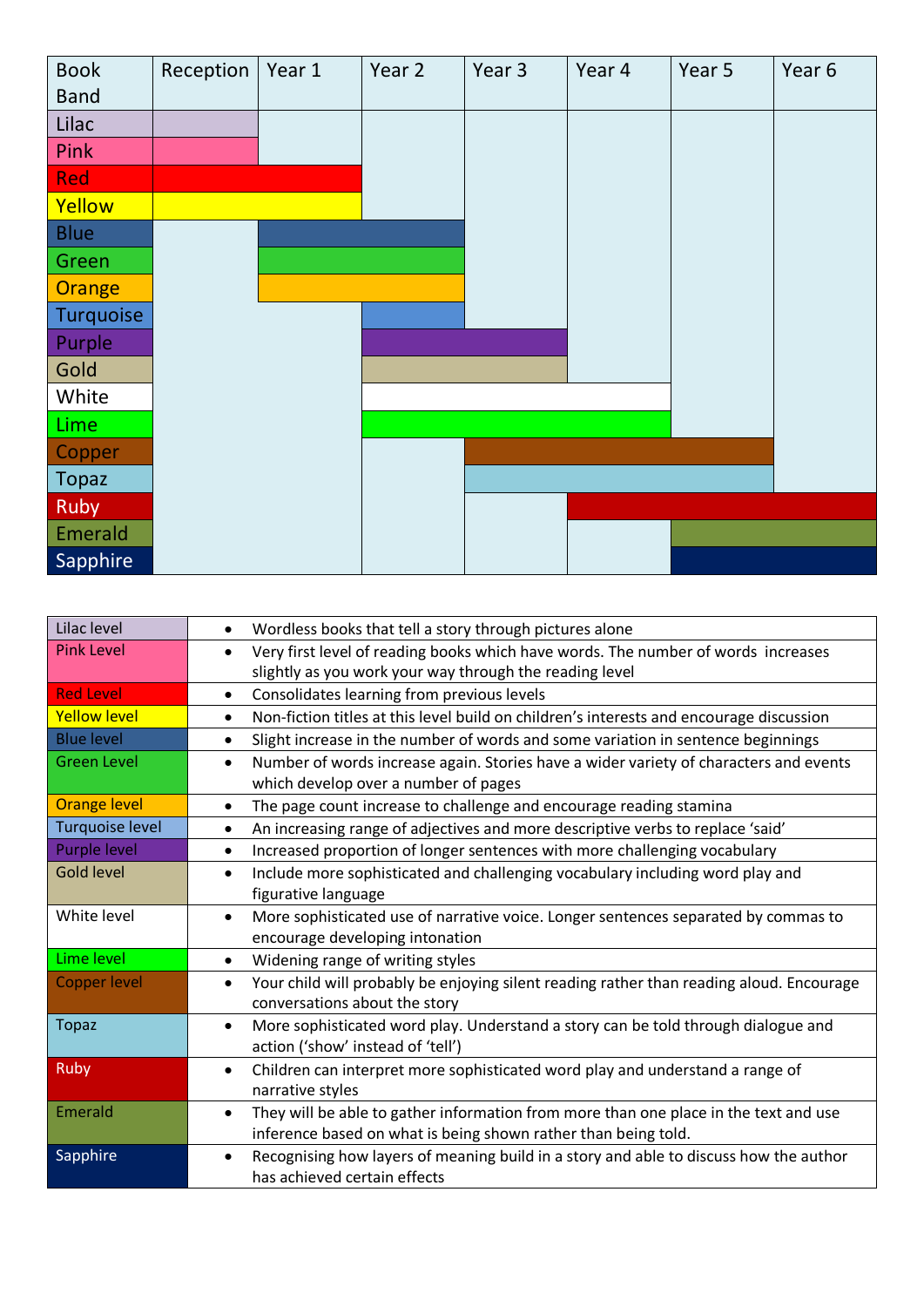| Lilac level | Lilac level books are wordless books that tell a story through pictures alone. They help children                             |
|-------------|-------------------------------------------------------------------------------------------------------------------------------|
|             | to develop speaking and listening skills through creating and telling stories.                                                |
|             | How to support your child reading Lilac level books                                                                           |
|             | Your child is just beginning to discover the excitement of books. Although these books have no                                |
|             | words, they are an important introduction to reading. Please encourage your child to:                                         |
|             | Look at the pages in order and talk about what is happening on the left hand page<br>$\bullet$<br>before the right hand page. |
|             | Talk about what is happening on each page, rather than just talking about what they see<br>$\bullet$<br>in each picture.      |
|             | Tell you who or what the book is about.<br>$\bullet$                                                                          |

| <b>Pink Level</b> | Pink books are the very first level of reading books which have words. The number of words                                                                    |
|-------------------|---------------------------------------------------------------------------------------------------------------------------------------------------------------|
|                   | increases slightly as you work your way through the reading level                                                                                             |
|                   | How to support your child reading Pink level books                                                                                                            |
|                   | Your child is beginning to learn to read. As they read, please help them to:                                                                                  |
|                   | Read the words carefully. Ask your child to sound out and blend only the words they<br>$\bullet$<br>can't read yet, not every word.                           |
|                   | On second and third readings of the book, encourage them to read with more pace and<br>$\bullet$<br>with less focus on sounding out the letters in each word. |
|                   | Make a story out of the whole book, rather than focusing just on what is happening on<br>$\bullet$<br>the page.                                               |
|                   | Tell you something that happened in the book or about something they found out in the<br>$\bullet$<br>book.                                                   |

| <b>Red Level</b> | Red level books have a slightly increased number of words and slightly more complex story lines.                                                                                                                                                            |
|------------------|-------------------------------------------------------------------------------------------------------------------------------------------------------------------------------------------------------------------------------------------------------------|
|                  | Children gain a little more confidence and may know some words by sight.                                                                                                                                                                                    |
|                  | How to support your child reading Red level books                                                                                                                                                                                                           |
|                  | Read the words carefully. Ask your child to sound out and blend only the words they<br>$\bullet$<br>can't read yet, not every word. Eventually almost all words will become part of your<br>child's 'sight memory' and they won't have to sound out at all. |
|                  | On second and third readings of the book, encourage them to read with more pace and<br>$\bullet$<br>with less focus on sounding out the letters in each word.                                                                                               |
|                  | Make a story out of the whole book, rather than focusing just on what is happening on<br>$\bullet$<br>the page.                                                                                                                                             |
|                  | Tell you something that happened in the book or about something they found out in the<br>$\bullet$<br>book.                                                                                                                                                 |

| <b>Yellow level</b> | At Yellow level, children are beginning to read more varied sentence structures and take some       |
|---------------------|-----------------------------------------------------------------------------------------------------|
|                     | note of punctuation. Non-fiction titles at this level build on children's interests and encourage   |
|                     | discussion.                                                                                         |
|                     | How to support your child reading Yellow books                                                      |
|                     | Your child is beginning to read with more confidence. As they read aloud, you can help them by:     |
|                     | Follow print with eyes, finger pointing only at points of difficulty<br>$\bullet$                   |
|                     | Search for information in print to predict, confirm or attempt new words while reading<br>$\bullet$ |
|                     | Predict in more detail<br>$\bullet$                                                                 |
|                     | Give them time to recognise and correct their own mistakes.<br>$\bullet$                            |
|                     |                                                                                                     |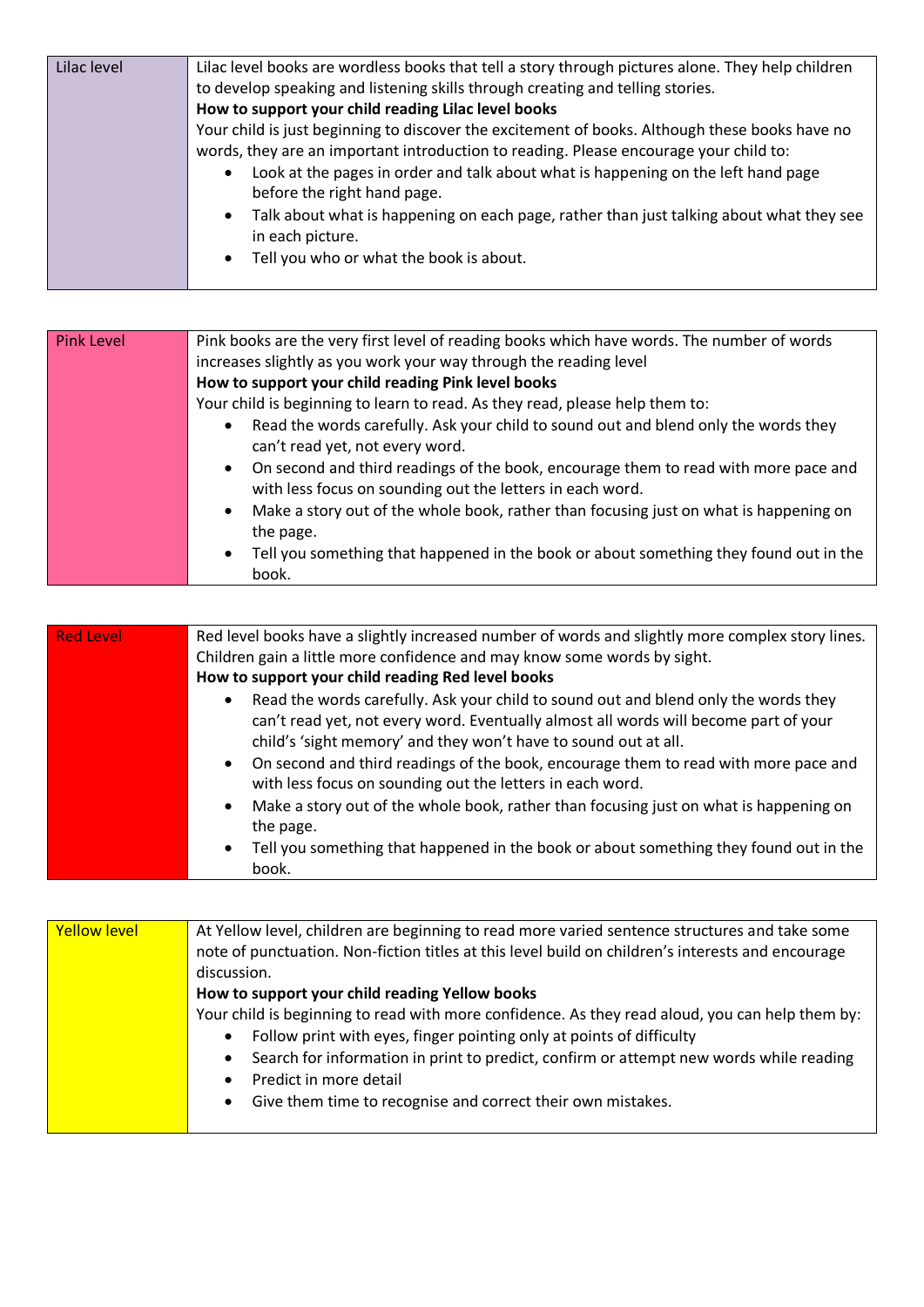| <b>Blue level</b>   | Blue level books have a slight increase in the number of words and some variation in sentence    |
|---------------------|--------------------------------------------------------------------------------------------------|
|                     | beginnings. The story lines are more complex, including more than one event and the stories are  |
|                     | less dependent on picture cues.                                                                  |
|                     | How to support your child reading Blue books                                                     |
|                     | Your child is now developing into a more confident reader. Encourage them to select from books   |
|                     | at the library or bookshop as well as those from school. As they read you can help them by       |
|                     | encouraging them to:                                                                             |
|                     | Sound out quickly - and silently - inside their heads if they need to                            |
|                     | Look at the punctuation marks. You may want to model how to read a page of writing,<br>٠         |
|                     | paying attention to punctuation such as full stops and question marks.                           |
|                     | Tell you about what the characters are doing and why they are acting in that way.                |
|                     | Show you how they can find particular things that interest them in non-fiction books.            |
|                     |                                                                                                  |
|                     |                                                                                                  |
| <b>Green Level</b>  | At Green level, the number of words increase again. Stories have a wider variety of characters   |
|                     | and events which develop over a number of pages                                                  |
|                     | How to support your child reading                                                                |
|                     | Your child is now developing into a more confident reader. Encourage them to select from books   |
|                     | at the library or bookshop as well as those from school. As they read you can help them by       |
|                     | encouraging them to:                                                                             |
|                     | Sound out quickly - and silently - inside their heads if they need to<br>$\bullet$               |
|                     | Look at the punctuation marks. You may want to model how to read a page of writing,<br>$\bullet$ |
|                     | paying attention to punctuation such as full stops and question marks.                           |
|                     | Tell you about what the characters are doing and why they are acting in that way.                |
|                     | Show you how they can find particular things that interest them in non-fiction books.            |
|                     |                                                                                                  |
|                     |                                                                                                  |
| <b>Orange level</b> | At Orange level, the page count increases to challenge and encourage reading stamina. There is   |
|                     | an increased use of dialogue to encourage reading with expression. Children are increasingly     |
|                     | encouraged to infer meaning from the text in order to gain full enjoyment from the story.        |
|                     | How to support your child reading                                                                |
|                     | Your child is now beginning to read with more independence. They should be feeling more          |
|                     | confident and will rarely need to sound out words. You can help them by:                         |

- Listening to them when they read out aloud. If they make mistakes, but keep the sense of the text don't interrupt. You can revisit that page at the end of the session to check certain words.
- Remind them of useful strategies if they can't read a word:
	- 1. Sounding the word silently under their breath
	- 2. Dividing a longer word into syllables, or looking at the word without and –ing or an –ed ending.

Don't allow them to worry about a word. Tell them what it says and revisit the word once you have completed the book.

Encourage some use of expression, especially for character speech in fiction books. Talk about how the characters are feeling.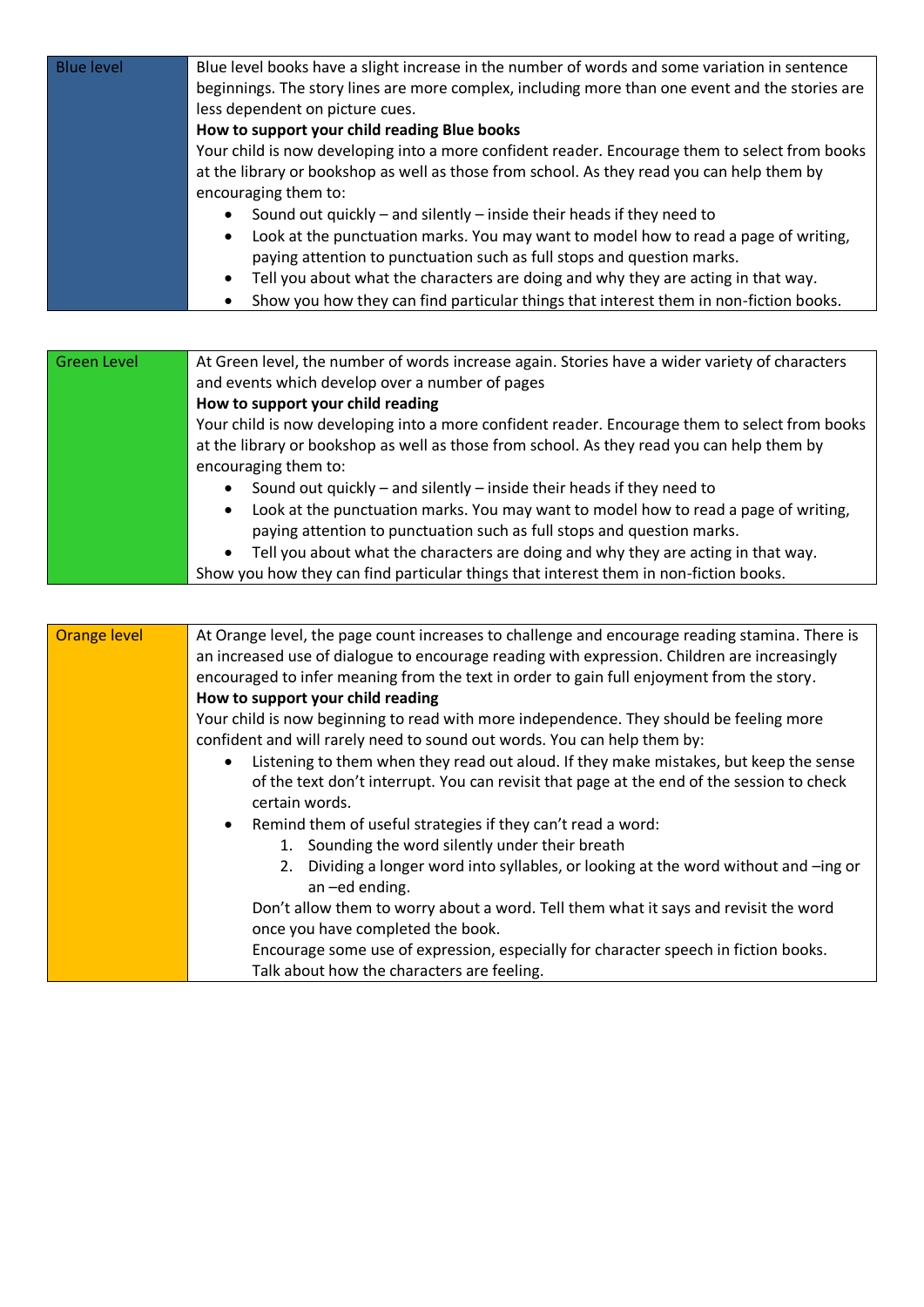| Turquoise level | Children reading at Turquoise level will be meeting an increasing range of adjectives and more     |
|-----------------|----------------------------------------------------------------------------------------------------|
|                 | descriptive verbs to replace 'said'. Paragraphs begin to develop and more unusual and              |
|                 | challenging vocabulary is included.                                                                |
|                 | How to support your child reading Blue level books                                                 |
|                 | Your child is now beginning to read with more independence and their books are getting longer.     |
|                 | You can help them by:                                                                              |
|                 | Encouraging them to read some pages silently, inside their heads.<br>$\bullet$                     |
|                 | Listening to some pages read aloud, encouraging the use of expression and paying<br>$\bullet$      |
|                 | attention to punctuation marks attention to punctuation marks                                      |
|                 | Talking about how events in the book relate to each other and helping your child to<br>$\bullet$   |
|                 | understand how the story builds up in a longer book.                                               |
|                 | Asking them to tell you about interesting things they found out and showing you where<br>$\bullet$ |
|                 | the information is in the book.                                                                    |

L

| Purple level | Purple books have short chapters to challenge and encourage reading stamina. There is an<br>increased proportion of longer sentences with more challenging vocabulary. |
|--------------|------------------------------------------------------------------------------------------------------------------------------------------------------------------------|
|              | How to support your child reading Purple level books                                                                                                                   |
|              | Your child is now beginning to read with more independence and their books are getting longer.                                                                         |
|              | You can help them by:                                                                                                                                                  |
|              | Encouraging them to read some pages silently, inside their heads.<br>$\bullet$                                                                                         |
|              | Listening to some pages read aloud, encouraging the use of expression and paying<br>$\bullet$<br>attention to punctuation marks attention to punctuation marks         |
|              | Talking about how events in the book relate to each other and helping your child to<br>$\bullet$<br>understand how the story builds up in a longer book.               |
|              | Asking them to tell you about interesting things they found out and showing you where<br>$\bullet$<br>the information is in the book.                                  |

| <b>Gold level</b> | When children reach Gold books, they might read silently or quietly at quite a rapid pace, taking<br>note of punctuation. They are independent readers who can tackle increasingly complex |
|-------------------|--------------------------------------------------------------------------------------------------------------------------------------------------------------------------------------------|
|                   | language, story structures and text layout.                                                                                                                                                |
|                   | How to support your child reading Gold level books                                                                                                                                         |
|                   | They need your help to ensure they are getting the full meaning and enjoyment from the text.                                                                                               |
|                   | You can support them by:                                                                                                                                                                   |
|                   | Asking them to read some pages of the book aloud to you so that you can enjoy hearing<br>$\bullet$<br>them reading with expression and pace.                                               |
|                   | Asking them to find parts of the text which describe a character or place and talking<br>$\bullet$<br>about the words used for the description.                                            |
|                   | Asking for regular updates as to what is happening in the book<br>$\bullet$<br>Talking about how much they enjoy a book or a type of book.<br>$\bullet$                                    |
|                   |                                                                                                                                                                                            |

| White level | In White books there is a more sophisticated use of narrative voice. Longer sentences are<br>separated by commas to encourage developing intonation. Some books have longer chapters for<br>sustained reading. |
|-------------|----------------------------------------------------------------------------------------------------------------------------------------------------------------------------------------------------------------|
|             | How to support your child reading White level books                                                                                                                                                            |
|             | You can support them by:                                                                                                                                                                                       |
|             | Asking them to read some pages of the book aloud to you so that you can enjoy hearing<br>$\bullet$<br>them reading with expression and pace.                                                                   |
|             | Asking them to find parts of the text which describe a character or place and talking<br>$\bullet$<br>about the words used for the description.                                                                |
|             | Asking for regular updates as to what is happening in the book<br>$\bullet$                                                                                                                                    |
|             | Talking about how much they enjoy a book or a type of book.<br>$\bullet$                                                                                                                                       |
|             | Encourage them to look for more books of the type they enjoy.<br>٠                                                                                                                                             |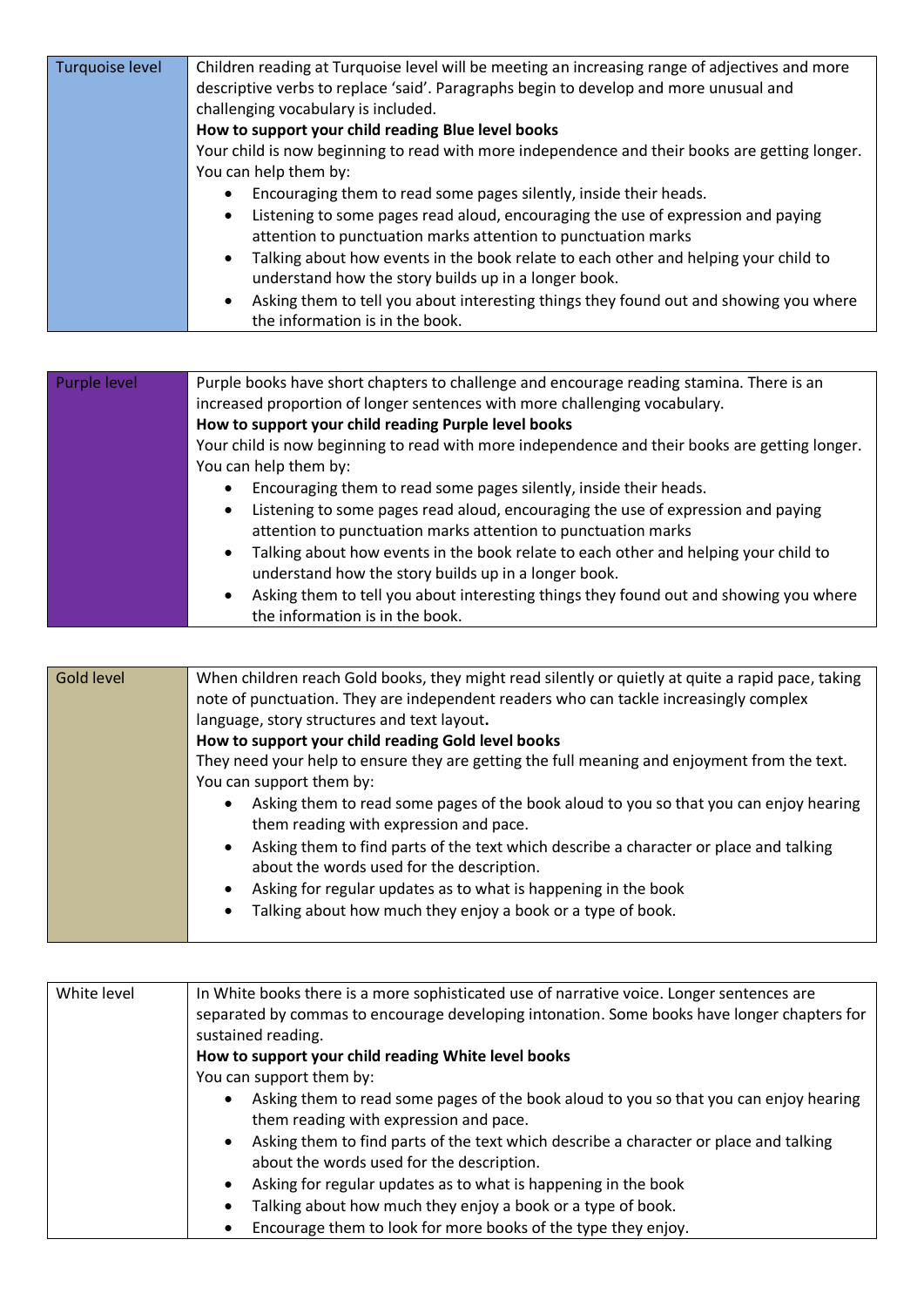| Lime level | Lime level books include a widening range of writing styles and an increased variation in                                   |
|------------|-----------------------------------------------------------------------------------------------------------------------------|
|            | sentence structure. Children read silently most of the time. They are interested in longer texts                            |
|            | which they can return to easily after a break.                                                                              |
|            | How to support your child reading Lime level books                                                                          |
|            | Although your child is now taking off as a reader, it is still important that you read with them and                        |
|            | talk to them about their reading. This reassures them that their reading is still important to you,                         |
|            | as well as giving you an opportunity to share an enjoyment of books. You can still help them by:                            |
|            | Asking them to read aloud some parts of the text which they enjoy. Talk about how the<br>writer made those parts enjoyable. |
|            | Talking about how characters develop or how they react to different people, places or<br>$\bullet$<br>events.               |
|            | Reading the book yourself so that you can talk together about the smaller details of the<br>$\bullet$<br>book.              |

| Copper level | Your child will probably be enjoying silent reading rather than reading aloud. Encourage                                                                                                                        |
|--------------|-----------------------------------------------------------------------------------------------------------------------------------------------------------------------------------------------------------------|
|              | conversations about the story.                                                                                                                                                                                  |
|              | How to support your child reading Copper level books                                                                                                                                                            |
|              | You can help them by:                                                                                                                                                                                           |
|              | Continuing to make a time available for regular quiet reading sessions and reading your<br>٠<br>book while your child reads                                                                                     |
|              | Establishing an expectation of a conversation at the end of each reading session: Can<br>$\bullet$<br>they tell you what's happening in their book?                                                             |
|              | Ask questions which make your child go back to the book to find answers. Support your<br>$\bullet$<br>child as they develop skills in skimming and scanning to find the information to answer<br>your question. |
|              | Continuing to read aloud with your child at bedtime. This shows them the importance<br>٠<br>you place on reading as well as developing their language, vocabulary and love of story.                            |

| Topaz | More sophisticated word play. Understand a story can be told through dialogue and action<br>('show' instead of 'tell')                                                                                          |
|-------|-----------------------------------------------------------------------------------------------------------------------------------------------------------------------------------------------------------------|
|       | How to support your child reading Topaz level books                                                                                                                                                             |
|       | Continuing to make a time available for regular quiet reading sessions and reading your<br>$\bullet$<br>book while your child reads                                                                             |
|       | Establishing an expectation of a conversation at the end of each reading session: Can<br>$\bullet$<br>they tell you what's happening in their book?                                                             |
|       | Ask questions which make your child go back to the book to find answers. Support your<br>$\bullet$<br>child as they develop skills in skimming and scanning to find the information to answer<br>your question. |
|       | Continuing to read aloud with your child at bedtime. This shows them the importance<br>$\bullet$<br>you place on reading as well as developing their language, vocabulary and love of story.                    |

| Ruby | Children can interpret more sophisticated word play and understand a range of narrative styles     |
|------|----------------------------------------------------------------------------------------------------|
|      | How to support your child reading Ruby level books                                                 |
|      | Continuing to make a time available for regular quiet reading sessions and reading your<br>٠       |
|      | book while your child reads                                                                        |
|      | Establishing an expectation of a conversation at the end of each reading session: Can<br>$\bullet$ |
|      | they tell you what's happening in their book?                                                      |
|      | Ask questions which make your child go back to the book to find answers. Support your<br>$\bullet$ |
|      | child as they develop skills in skimming and scanning to find the information to answer            |
|      | your question.                                                                                     |
|      | Continuing to read aloud with your child at bedtime. This shows them the importance<br>$\bullet$   |
|      | you place on reading as well as developing their language, vocabulary and love of story.           |